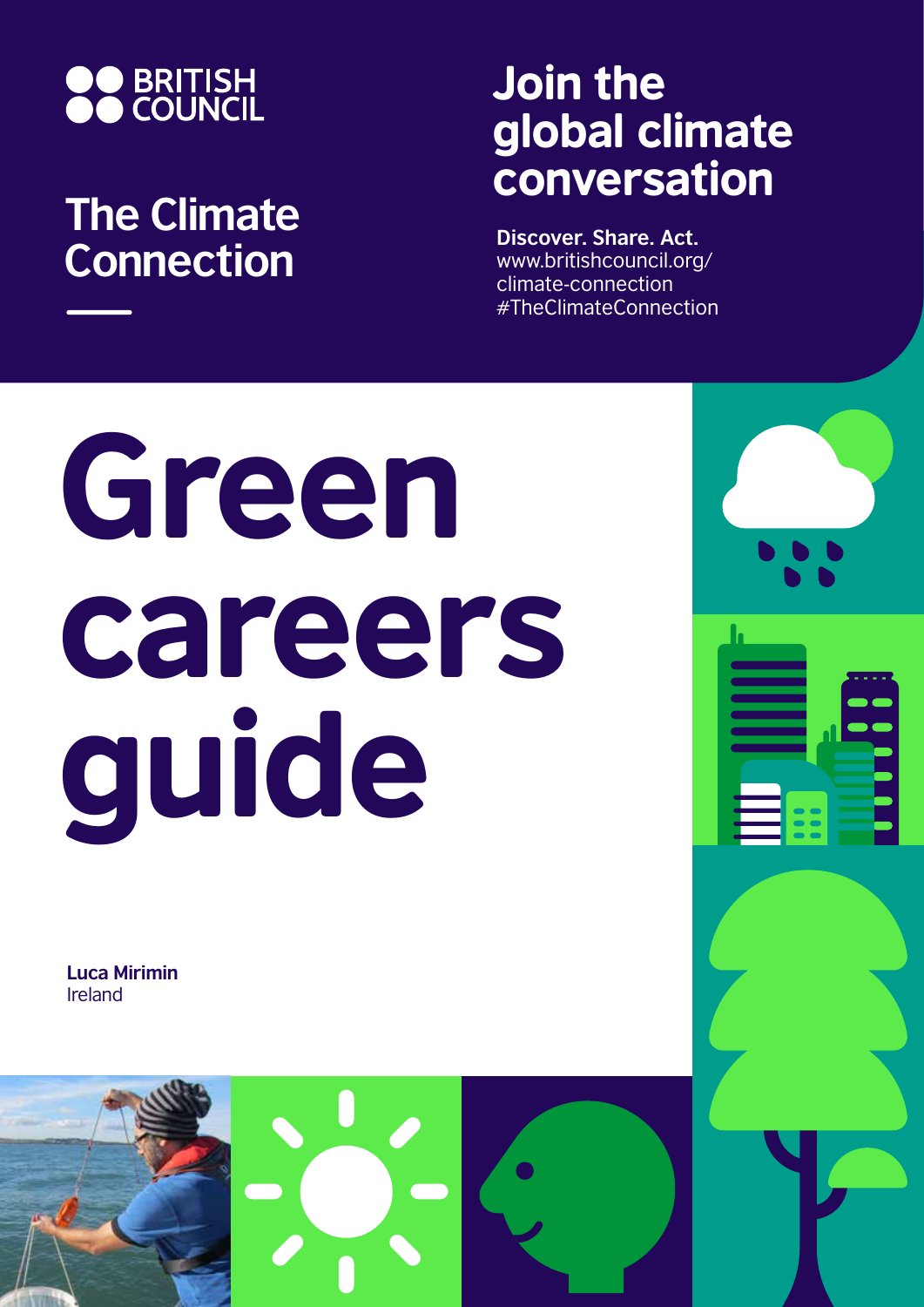### Luca Mirimin Ireland





#### **COP26 Green Careers**

#### **Luca Bio**

**Luca has lived, studied and worked in Italy, the UK, South Africa and Ireland, where he is now a lecturer in Aquatic Ecology at the Galway-Mayo Institute of Technology. Luca's research uses DNA to study life in water, ranging from sea squirts to whales.**

#### **Luca Videos**

https://www.youtube.com/watch?v=vbIc6A-fJOA

https://www.youtube.com/ watch?v=uO\_AQrxJw4M



#### **What did you study?**

I grew up in Italy where I completed a BSc in Natural Sciences, which is comparable to many international undenominated science or common science programmes. Nonetheless, my final year BSc thesis project was on population genetics of land tortoises, and that is where my interest in genetics begun as well as my career as a geneticist started.

#### **What inspired you to study your subject at university and to work in the green industries?**

I have always been feeling intrigued by the natural world and in particular plants and animals. I suppose this partly comes from growing up in a small farm environment in a rural area in the northeast of Italy. During my educational journey (from primary to tertiary education) I became increasingly aware of the impact that human activities have on our planet and I could see such impacts in the degradation of the land and water bodies near my hometown. For instance, I remember the sound of frogs during the warm Summer nights, which was commonplace when I was a kid. The Summer nights back home are now silent because the quality of water in rivers has been affected by pollution and water sensitive animal like frogs are the first to disappear when this happens.

#TheClimateConnection www.britishcouncil.org/climate-connection